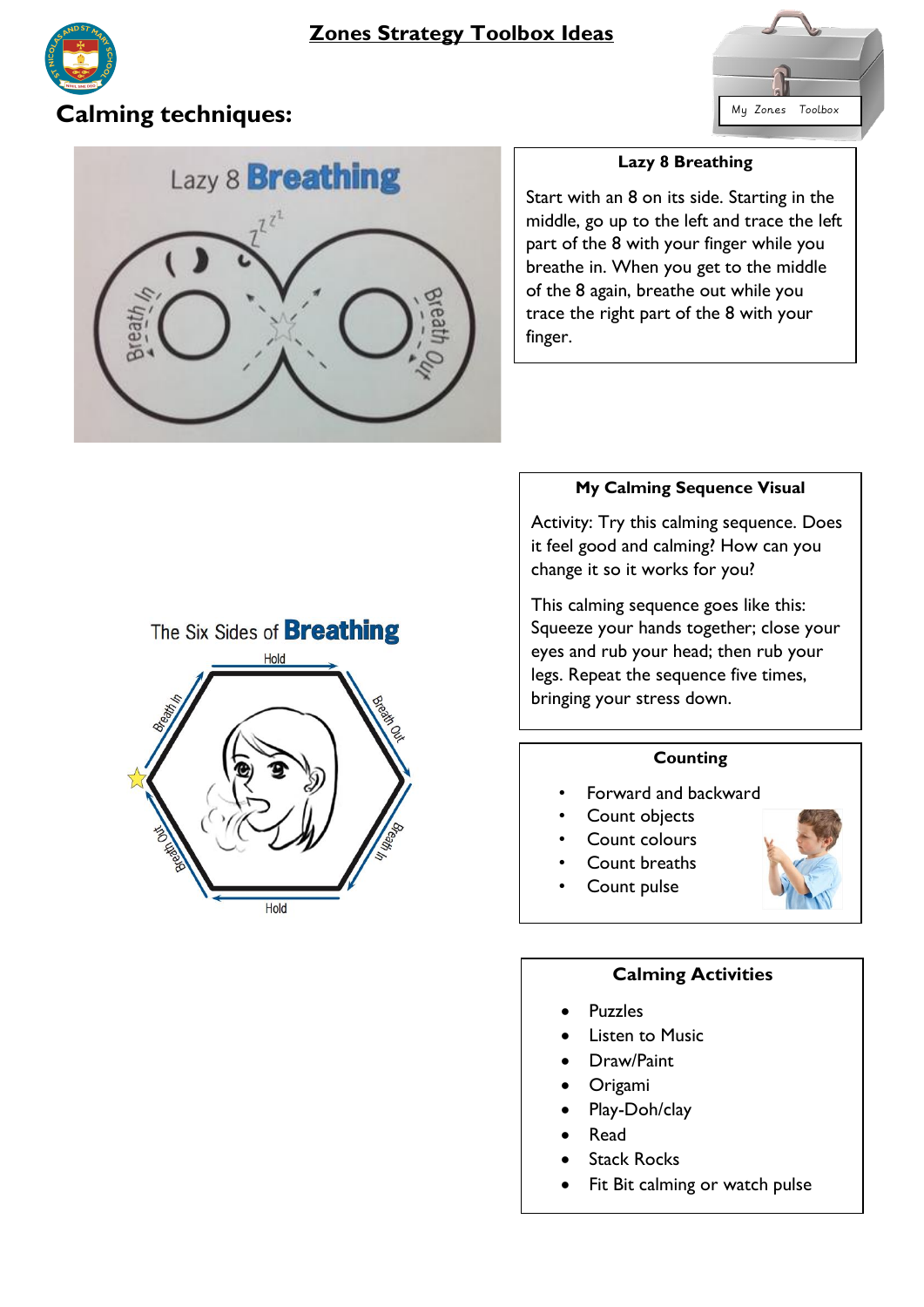**Thinking strategies:** 

# **Inner Coach vs Inner Critic**

# WHAT CAN I SAY TO MYSELF?

| INSTEAD OF                              | TRY THUNKUNG                                            |
|-----------------------------------------|---------------------------------------------------------|
| -I'M MOT GOOD AT THIS                   | -WHAT ANN I MISSING?                                    |
| -I'M AWESOMNE AT THIS                   | -I'M ON THE RIGHT TRACK                                 |
| $-1$ GIVE UP!                           | -I'LL USE SOME OF THE<br><b>STRATEGIES I'VE LEARNED</b> |
| -THIS IS TOO HARD                       | -THIS MAY TAKE SOME<br>TIME AND EFFORT                  |
| -I CAN'T MAKE THIS ANY<br><b>BETTER</b> | -I CAN ALWAYS IMPROVE;<br>I'LL KEEP TRYING              |
| -I CAN'T DO MATH                        | -I'M GOING TO TRAIN<br>MY BRAIN IN MATH                 |
| -I MADE A MISTAKE                       | -ANISTAKES HELP ANE<br>IMPROVE                          |
| -I'LL WEVER BE AS SMART<br>AS HER       | -I'M GOING TO FIGURE OUT<br>WHAT SHE DOES AMD TRY IT    |
| -IT'S GOOD ENOUGH                       | -IS THIS REALLY<br>MY BEST WORK?                        |



## **Big Deal or Little Deal?** Bia Dea IT IS INGPPROPRIATE IT IS ANNOYING IT WIRTS MY FEELINGS. IT bREAKS SCHOOL RUIES I don't like it

# IT IS UNSAFE.

· You are hurt

· You are threatened

You can't solve it alone.

## **EXAMPLES**

#### **EXAMPLES**

You can solve it your self.

e Deal

 $\overline{\phantom{a}}$ You lose at a game. · Someone else is hurt ¥ You don't get candy. · There is an emergency. ٠ You don't get to choose what's happening. · You are being hit, abused, or bullied. ٠ You disagree with someone. ÷ · You are uncomfortable. There's no playtime. You don't like what someone says. ٠ · There is danger nearby ¥ You are unhappy